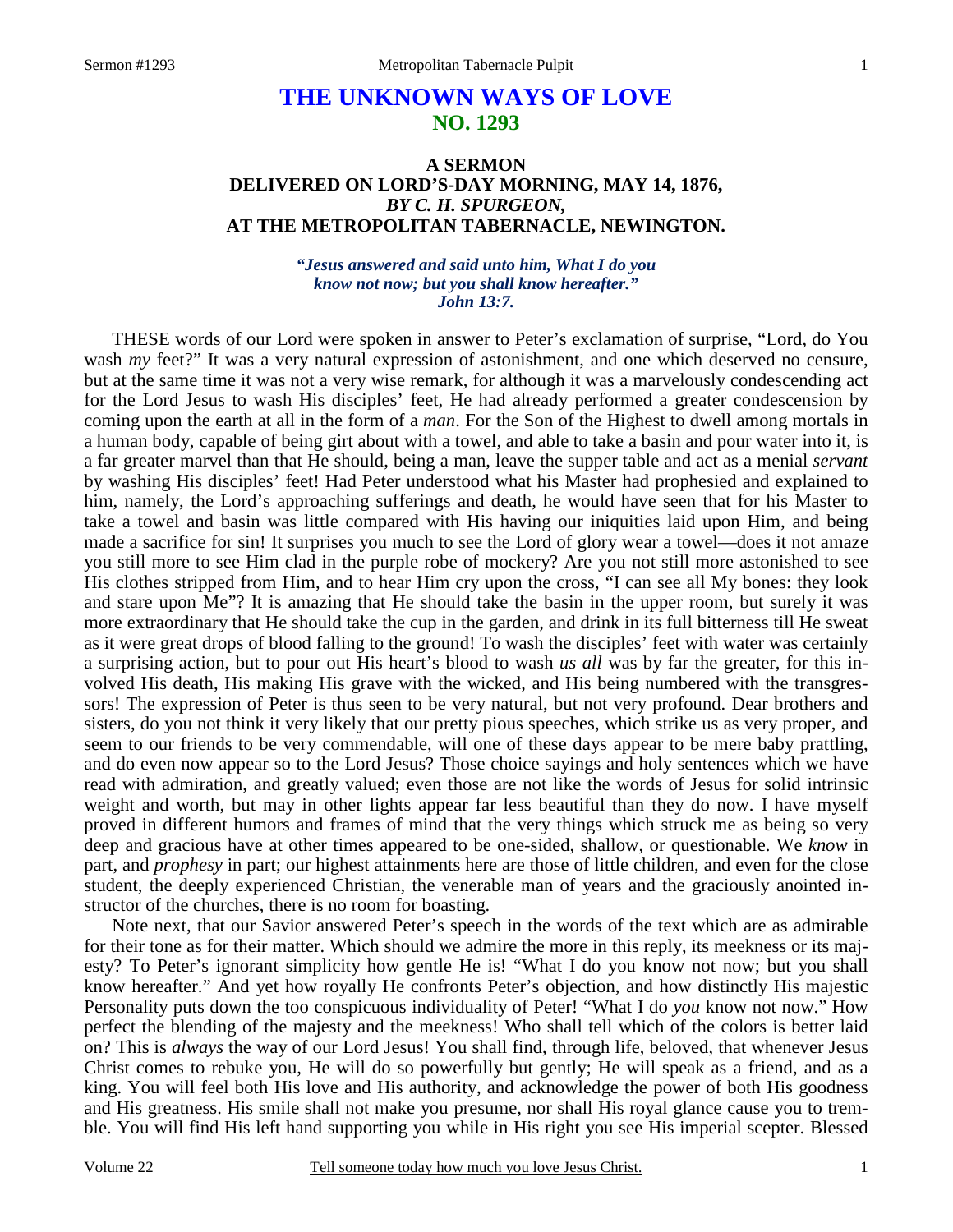Savior, are You more meek or more majestic? We cannot tell, but certainly to our hearts You are both kind and kingly, sweet and sovereign, gracious and glorious!

**I.** Let us now come to the words themselves. We have looked at the occasion of them, and at the manner of them, and we will now weigh their matter. The words themselves have suggested to me many thoughts, and among them, first, that IN OUR LORD'S DOINGS THERE IS MUCH WHICH WE CANNOT UNDERSTAND. Our text is not merely true about the washing of the feet, but it is true concerning all that our Lord does—"What I do you know not now." We may know the *external* part of what He does, or think we do, but there is more in His actions than any of us can conceive. The external is not all; there are wrapped up within the mercies which we perceive other and yet greater mercies as yet unknown to us. You traverse the soil of Canaan, drink of its rivers, and are refreshed by its corn and wine and oil, but the goodly land has hidden riches, its stones are iron, and out of its hills you may dig brass. The brooks of which you drink derive their coolest waters from springs which have tapped "the deep which lies under." If you know in some measure what Jesus does, the whole mystery is not altogether laid bare to your eyes; there are folds of His manifold grace which as yet are unopened. The work of Jesus is beyond you—it is lower than your fall, higher than your desire; it surpasses you and is altogether too high for you! You simply cannot attain to its measurement. Who can by searching find it out unto perfection?

 Our lack of knowledge of the divine doings is a wide subject, and I shall not attempt to explore its boundaries, but shall restrain myself by the text. Brothers and sisters, there are many things that God does which we cannot understand now, and probably never shall. For instance, why did He permit evil, at first, and still tolerates it? To this inquiry the divine answer would be "What I do you know not." Leave that alone! It is our highest wisdom to be ignorant where God has not enlightened us; it is great folly to pretend to know when we do not; there lives not a man, nor ever *will* live a man, who has even an approximation to an understanding of the dread mystery of the existence of moral evil! The bottom of this abyss no mind can reach! He is foolhardy who ventures on the plunge. Leave this dread secret alone, you cannot endure the white heat which burns around it. Many a man has lost the eyes of his reason while trying to peer into this fiery furnace; what have you to do with that which God conceals from you? It is God's business, not yours! The thing was done before you were born, and He who permitted it can answer for Himself if He cares to do so. And, with regard to predestination—that God ordains all things, and has before His eyes the chart of everything that has been, is, or shall be is most true! But who knows the depths of foreknowledge and destiny? To sit down and pluck the eternal purposes to pieces, to question their justice and impugn their wisdom is both folly and audacity! Here the darkness thickens, and out of it comes forth the proclamation—"What I do you know not." The things which are revealed belong to us and to our children—but as to the unrevealed, if it is to the glory of God to conceal a thing, let it be concealed! Jesus has torn the veil of the holy place, and into the secret of divine love you may now freely enter, but other veils which He tears not, you may not touch. Some truths of God are closed up from our understanding even as the ark of the covenant was shut against prying eyes. Let us not violate their sanctity lest we meet the doom of the men of Bethshemesh, but let us zealously guard them as priceless treasures that we may obtain the blessing which rested upon the house of Obededom. The same remark applies to the great designs of God in providence. He is pleased in prophecy to tell us what He has meant by His providence, and perhaps it will be one of the enjoyments of the future state to see the hand of God in the whole current of history, but while incidents are occurring we must not expect to understand their drift and bearing. The wonderful tapestry of human history, all woven in the loom of God's infinite wisdom, will astonish both men and angels when it is complete; but while it is yet unfinished it will not be possible for us to imagine the completed pattern. From between those wheels of providence, which are full of eyes, I hear a voice which says, "What I do you know not now."

 So we will confine ourselves to the loving acts of the Lord Jesus Christ, since what the Lord was doing with Peter was not very mysterious, nor a deed of transcendent power, nor of stern justice. He was humbly girding Himself with a towel and pouring water into a basin to wash his followers' feet. It was a very simple matter, and evidently a very gracious, kind, and condescending act; but yet, even concerning that, Jesus said, "What I do you know not now."

2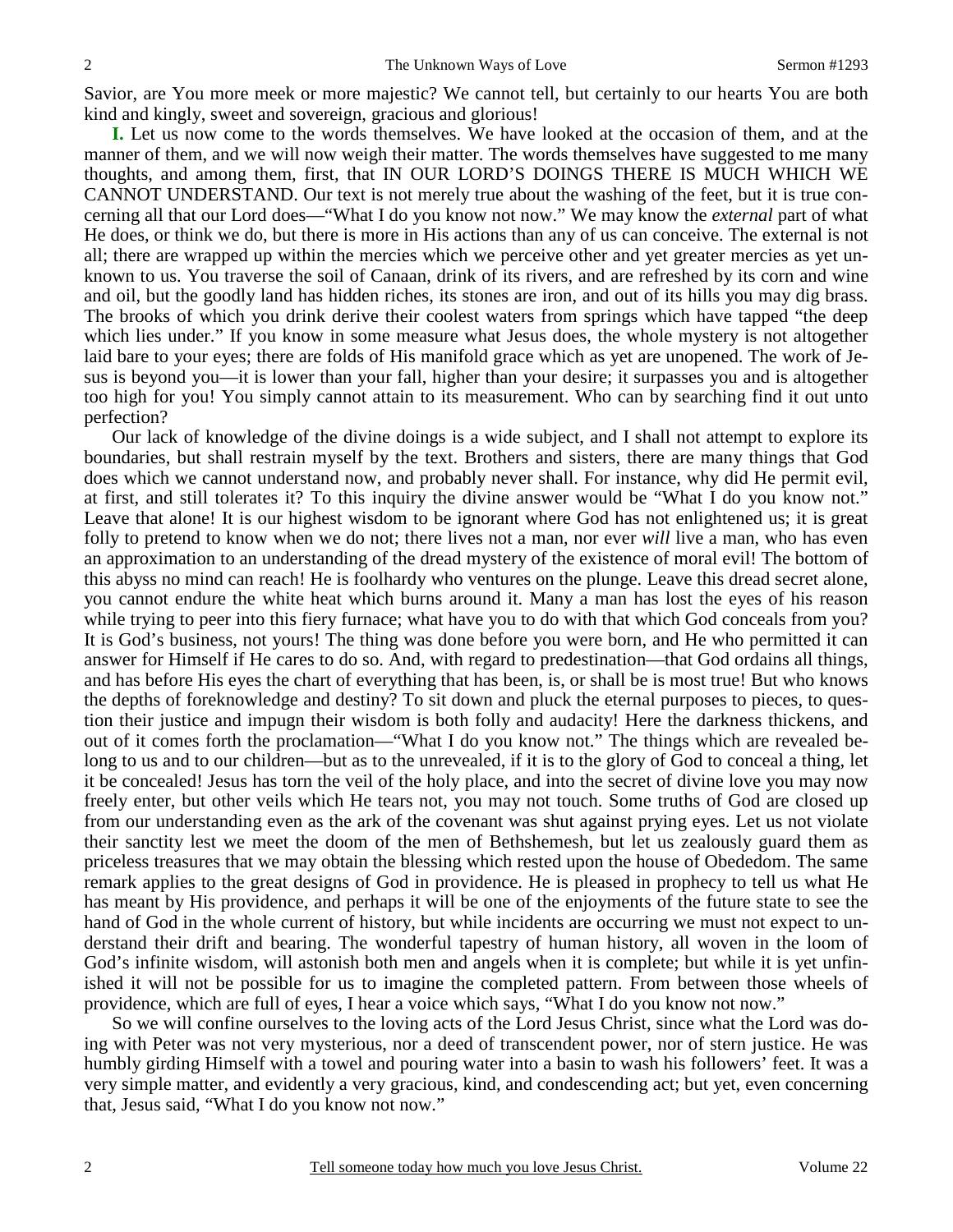My brothers and sisters, even the acts of our Lord Jesus Christ in His loving condescension we do not fully understand. Ah, think a minute—how can we? Does not our Lord's love always surpass our knowledge, since He Himself is the greatest of all mysteries? Let me read these words to you—"Jesus, knowing that the Father had given all things into His hands, and that He was come from God, and went to God; He arose from supper, and laid aside His garments; and took a towel, and girded Himself." Do you understand the higher and the lower points of this transaction? You must comprehend them *both* before you can see what He has done! "Jesus, knowing that the Father had given all things into His hands." Can you see the glory of this? Jesus our Lord was conscious that His Father had made Him Head over all things to His church, and that He had laid the government upon His shoulders, and given Him the key of David that He might open, and no man shut, and shut, and no man open. He knew assuredly that at His belt swung the keys of heaven and death and hell, and that having fulfilled the commission of the Eternal God He was about to return to His throne. Have you grasped the idea? Do you perceive the glory of which Jesus was conscious? If you have done so, then descend by one long sweep— He, this Lord of all, having all things in His hands, takes off His garments, foregoes the common dress of an ordinary man, and places Himself in the undress of a servant, and He wears a towel that He may wait upon His own disciples! Can you follow Him from such a height to such a depth? A superior in the East never washes an inferior's feet—Christ acts as if He were *inferior* to His friends! He acts as if He were inferior to those poor *fishermen;* those foolish scholars who learned so slowly, and with whom He had spent so much time, and yet they did not know Him—those 12 men who soon forgot what they knew, and needed Him to explain again and again, line upon line, and precept upon precept! Having loved them to the end, He stoops to the extreme of stooping, and bows at their feet to cleanse their defilement! Who, I say, can compute the depth of *this* descent? You cannot know what Christ has done for you because you cannot conceive how high He is by Nature; neither can you guess how low He stooped in His humiliation and death. With an eagle's wing you could not soar so high as to behold Him as God over all, blessed forever, sitting at the right hand of the Father, the adored of cherubim and seraphim! Nor could you dive, even if you dared to take a plunge into the abyss, until you reached the depth of, "My God, My God, why have You forsaken Me!" And yet you must *somehow* know the interval, I was about to say the infinity, between these two points of height and depth before you can know what Jesus has done for you.

 Moreover, think awhile. Was anything that Jesus did understood while He was doing it? He is born a baby in Bethlehem, but who knew what He did in the manger? A few shepherds, and two or three favored saints discerned the Savior in the baby, but to the mass of mankind He was unknown. God came on earth, and angels sung His advent, but O earth, your Lord might have said to you, "What I do you know not now." He lived here the life of a carpenter's son—that life was the most august event in all human history, but men knew not what it was or what it meant. "The world knew Him not." He came forward to preach the gospel—did they know who it was that spoke as never man spoke? Did they comprehend what He spoke? Ah, no, for He was hid from their eyes! At last He laid aside the life He had so strangely taken—who knew the reason of His death upon the cross? Did even His disciples know, though He had told them? When the earth shook, and graves were opened by His last cry, did even His own followers understand what a sacrifice had been offered? No, and until the Spirit was poured upon them from on high they did not comprehend that it behooved Christ to suffer. He could say to each of His own disciples, of all that He had done, "What I do you know not now."

 This is true too of every separate gift which our Lord's love has given to His people. You have been justified in Jesus Christ, but do you fully know the wondrous righteousness with which justification by faith has endowed you? You are accepted in the beloved, but did any one of you ever realize what it is to have full acceptance with the Father? I know you have realized the fact, and rejoiced in it, but have you *known,* yes, *can* you know the full sweetness of its meaning? You are one with Christ, and members of His body; do you comprehend that? You are joint heirs with Christ! Do you know the full significance of that? He is betrothed to you in an everlasting marriage! Do you know what that means? Ah no, these wonders of His love, we hear of them, and we believe them, but, "What I do," He said, "You know not now."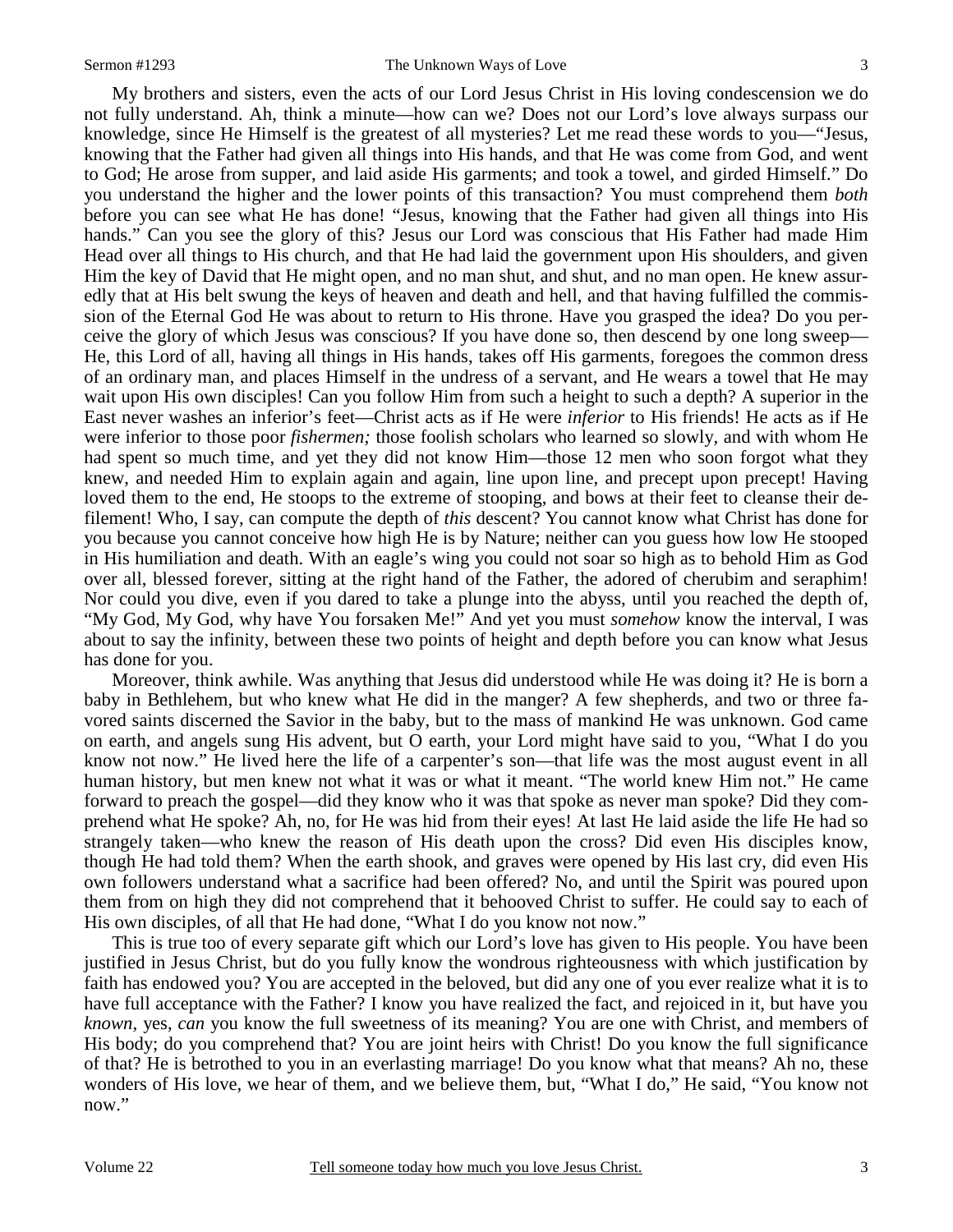Our Lord is doing great things by way of preparing us for a higher state of existence! We shall soon be rid of this vile body, and be released from this narrow world; we are going to a sphere more suited for our heaven-born life where we shall be the comrades of angels, and commune with the spirits of the just made perfect—and serve the Lord day and night in His temple. But what glory shall be, we do not know, for the ear has not heard it, nor the eye beheld it, nor the heart conceived it. As for the preparations which are going on within us to make us ready for this sublime condition, we know that they are being carried on, but we cannot as yet see their course, their separate tendencies, and their ultimate issues. The instrument does not comprehend the tuner! The tuner fetches harsh sounds from those disordered strings, but all those jarring notes are necessary to the harmonious condition which He is aiming to produce; if the discords were not discovered, the music of the future would be marred. My brothers and sisters, concerning *all* that Christ has done it is true, "What I do you know not now." Oh, if His work were little we could measure it! If His love were scanty we could know it! If His wisdom were finite we could judge it! But where everything is past finding out, who can pretend to know? Remember, that in our salvation Christ Himself is the sum and substance. In it every attribute of His divinity is brought into exercise to the fullest, He makes it His glory, counting our salvation to be His coronet and crown jewels; and therefore it is not at all marvelous that we should not know what He does.

**II.** Our second thought is a sweet one. OUR LACK OF UNDERSTANDING DOES NOT PRE-VENT THE EFFICACY OF OUR LORD'S WORK. "What I do you know not now." Peter does not know what Christ is doing when He washes his feet, but the Master washes them just as clean whether Peter understands it or not. Jesus did not say, "There, Peter, you do not understand what I am doing by washing your feet, and so I shall not wash them until you do." No, no; He moves on with the basin and towel, and washes them clean, though Peter does not know why. Is not this a great mercy, brothers and sisters, that the blessings which Christ bestows upon us are not dependent for their efficacy upon our capacity to understand them? Just look out a little in the world and see how true this is. A mother has her little child on her lap, and she is washing its face; the child does not like the water, and it cries. Ah, Baby, if you could understand it you would smile! The child cries and struggles in the mother's arms, but it is washed all the same—the mother waits not for the child to know what she is doing, but completes her work of love. So is the Lord often exercising divine acts upon us, and we do not appreciate them, neither are we pleased; perhaps we even strive against His work of love, but for all that, He perseveres and turns not away His hand because of our crying. Does the tree understand pruning? Does the land comprehend plowing? Yet pruning and plowing produce their good results! The physician stands at the bedside of the patient and gives him medicine, medicine which is unpalatable, and which in its operation causes the patient to feel worse than he was before. The sufferer cannot understand this, and therefore he draws unhappy conclusions. But the power of the medicine does not depend upon the patient's understanding its qualities, and therefore it will do him good, though it puzzles him by its strange manner of working. If a fool eats his dinner, it will satisfy his hunger as much as if he were a philosopher and understood the processes of digestion! This is a great mercy of God, for the most of men can never become philosophers! It is not necessary for a man to be learned in the nature of combustion in order to be warmed by the fire. A man may be ignorant of the laws of light, and yet be able to see. He may know nothing of acoustics, and yet be quick of hearing. A passenger, who does not know a valve from a wheel, enters a carriage at the station, and he will be drawn to his journey's end by the engine as well as if he were learned in mechanics. It is the same in the spiritual as in the natural world. The efficacy of spiritual forces does not depend upon our capacity to understand them. I have mentioned this very simple fact because it really is necessary for us to remember it. We know so much, or think we do; we think it so essential that we should form a judgment of what the Lord is doing.

 Ah, dear brothers and sisters, there are more essential things than this! It is better to trust, to submit, to obey, to love, than to know. Let the Lord alone; He is doing rightly enough, be sure of that. Is He to be questioned and questioned again by *us?* Are *we* to judge His judgment? Dare we demand answers to our impertinent inquiries, and say, why this and why that, and why the other? Were He a God if He would submit to such examination? If we call ourselves His disciples, how can we justify a spirit which would arraign our Lord? Be still and know that He is God! What more would you know? Remember that the things which you understand are for your good, but they can only bring you a small amount of bene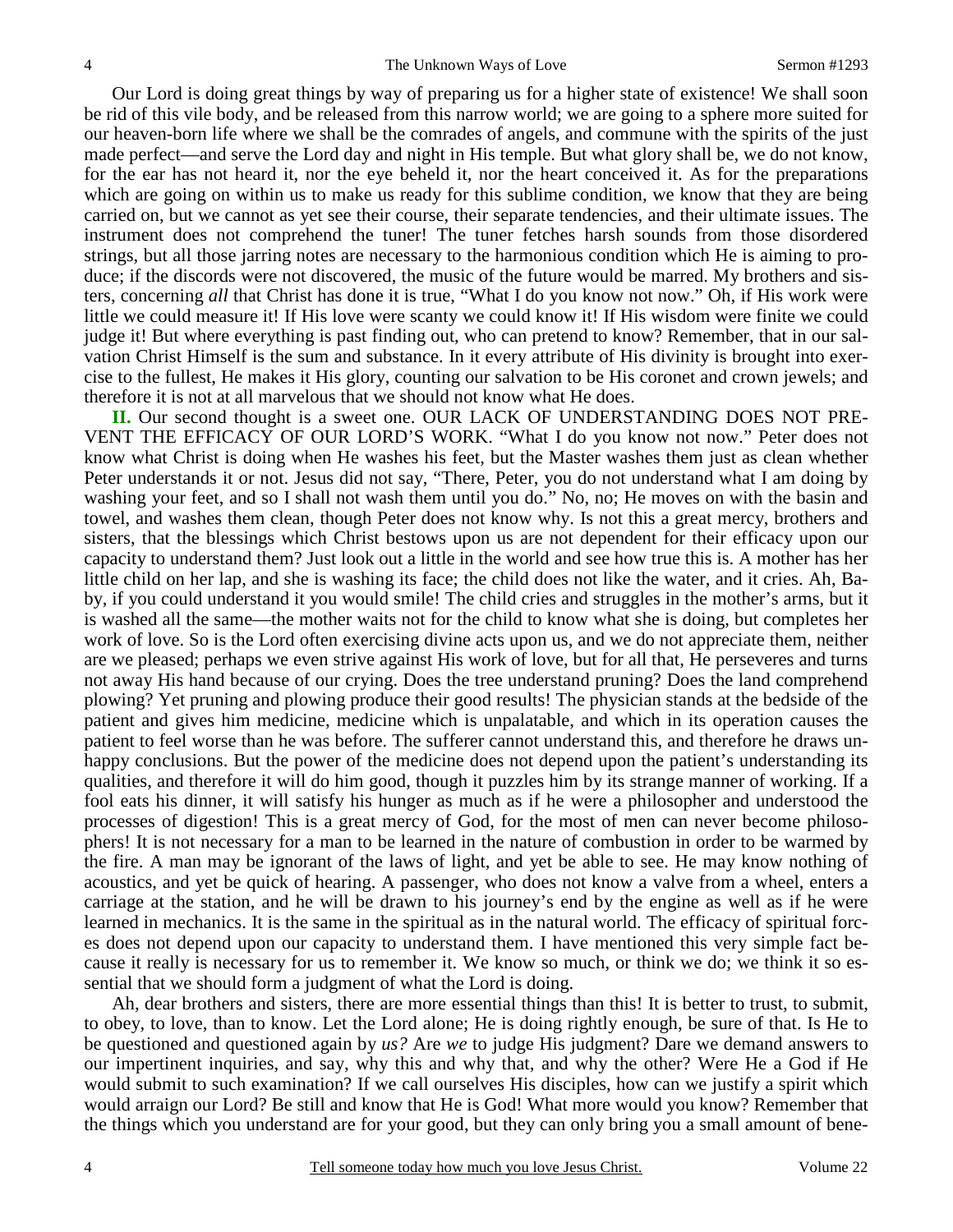fit because they must be in themselves small, or you would not be able to measure them. When a great, deep good is coming to you, you will not be able to comprehend it, for your comprehension is narrow: yet it will be none the less but all the more a blessing because you know it not! Joseph is gone, and here is his bloody coat. "Without doubt he is torn in pieces! All these things are against me! Ah, how my heart is broken with the loss of my darling child; I cannot understand it; it cannot be right." So talks poor Jacob, but it *was* right, all the same for that! Joseph was on the sure road to Pharaoh's throne, and to providing for his brethren in the land of Egypt. So it is with you, my brothers and sisters, under your present trial and affliction; you cannot understand it now, but that does not make a pennyworth of difference! It is working out for you a far more exceeding and eternal weight of glory! Be content to let faith rule, and knowledge wait, and what you know not now you shall know hereafter.

**III.** A third thought is that OUR NOT BEING ABLE TO KNOW WHAT THE LORD DOES SHOULD NEVER SHAKE OUR CONFIDENCE IN HIM. I hope, dear brothers and sisters, our faith in Christ does not rest upon our capacity to *understand* what He does! If so, I fear it is not faith at all, but a mere exercise of self-conceited carnal reason. Some things which the Lord has done bear upon their very forefront the impression of His infinite love, but I hope you know enough of Him now to be able to believe that where there are no traces of His love apparent to you, His love is as surely there. I rejoice in that part of my text which runs thus, "What *I* do." This washing of the feet was not being done by Bartholomew, or Nathanael—it was the personal act of the Lord Himself. Now, when the Master and Lord is doing it, who needs to raise a question or to suggest an inquiry? It must be right if He does it—to question His conduct would be an insult to His majestic love. Do you know Christ? Then you know the character of His deeds. Do you know your Lord? Then you are sure that He will never act unkindly, unbecomingly, or unwisely. He can never send a needless sorrow, or wantonly cause a tear to flow. Can He? Here, then, is the question, not—why is it done?—but, who is doing it? And if the Lord is doing it, we can have no doubt about the excellence of His design! We believe that He is right when we cannot see that He is right. If we do not trust Him far beyond what we know, it will show that our confidence in Him is very limited. When a person only obeys another because he chooses to obey, and sees it a proper thing to do, he has not the spirit of implicit obedience at all; and when a person only confides in another as far as he can see that he is safe, he is a stranger to implicit confidence. Confidence has its sphere beyond the boundaries of knowledge; where judgment ceases, faith begins. "What I do you know not now." Ah, most beloved of our souls, You spoke the truth in that, but we can reply to You that we know and are sure that what You do is supremely good!

**IV.** Fourthly, OUR LACK OF UNDERSTANDING AS TO WHAT OUR LORD DOES GENER-ALLY SHOWS ITSELF MOST IN DEFERENCE TO HIS PERSONAL DEALINGS WITH OUR-SELVES. "What I do you know not now" refers to His washing Peter's feet. Brothers and sisters, if there is anything which we are not likely to understand thoroughly well it is that which has to do with *ourselves*. We are too close home to see clearly. In this case the looker-on sees more than the player. We generally form a better opinion of the character, position, and needs of another than we do concerning ourselves. It is said of Moses' face that everyone saw it shine but one man—and that was Moses—for he could not see his own countenance. So also if a man's face is black, it is black to everybody but himself—he does not see his own spots. We cannot form accurate estimates of ourselves, and so we must not expect when Christ is personally dealing with us, that we should be able to understand what He does to us. Besides, if the Lord is dealing with us in an afflicting way, we are generally in an unfavorable state of mind for forming any judgment at all, being, as a rule, too disturbed in mind by the affliction itself. When a hospital patient is under the knife, he is a poor judge of the necessity of the operation or the skill of the surgeon. Later, when the wound has healed, he will judge better than he can do when the knife is just cutting through nerve, and sinew, and bone. Judge nothing before the time! You are not in a condition to judge, and therefore do not attempt it. When you are smarting under the rod, your opinions, estimates, and forecasts are about as much to be depended upon as the whistling of the wind or the dashing of the waves. Cease from judging, calculating, and foreboding—believe that He who ordains our lot orders all things in kindness and wisdom!

 I do not wonder that Peter was puzzled and could not understand his Lord's procedure, for it is always a hard thing for an active and energetic mind to see the wisdom of being compelled to do nothing!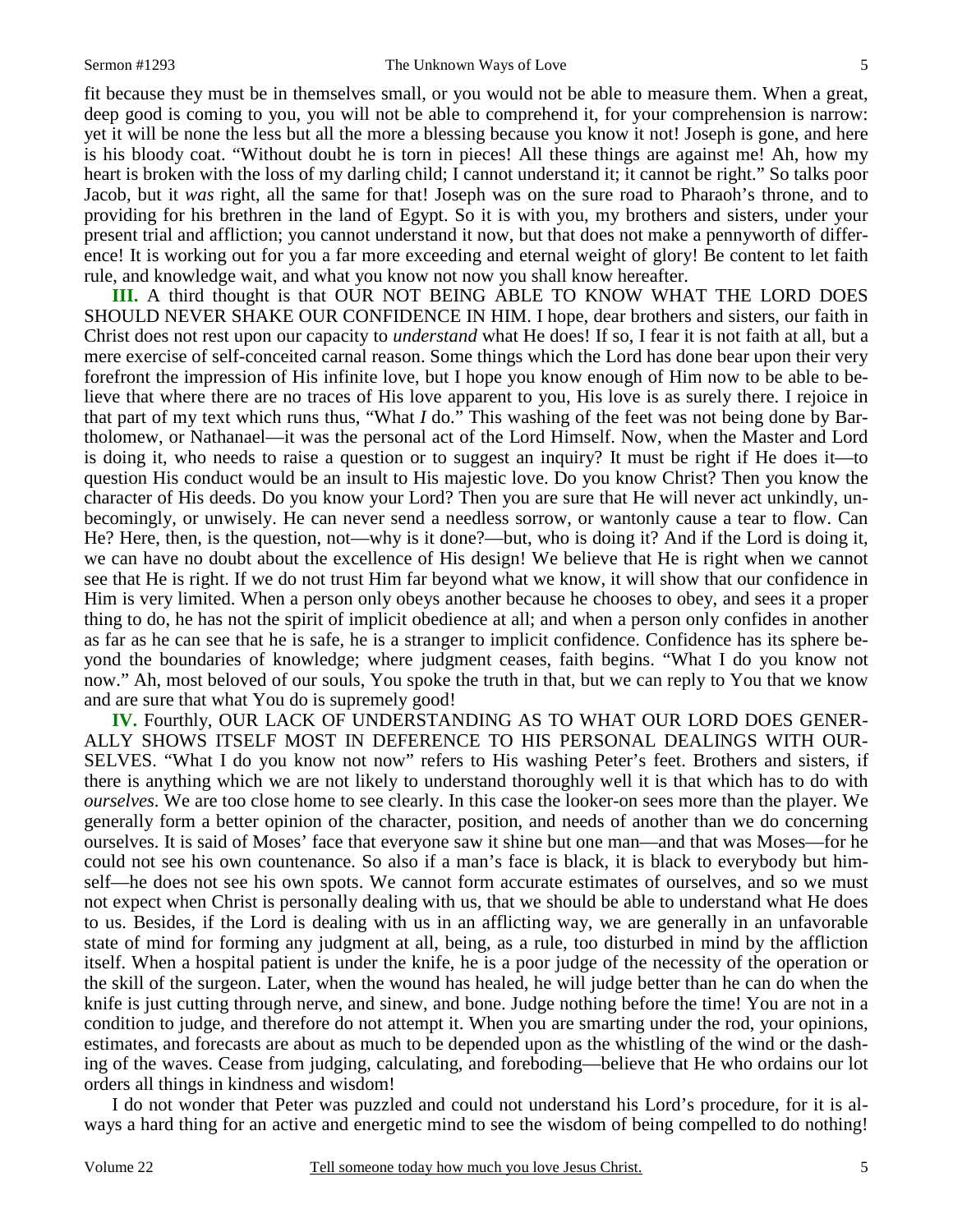Here is a man who can drag a net to the shore full of big fishes, and instead of using his strength, he is made to sit still and do nothing! Peter, the hardy, vigorous worker, must sit down like a gentleman, or a cripple, and do nothing! He does not understand; he has been very useful, and he thinks he could be useful now. He could at any rate wait at the table, or carry the basin, or wash his fellows' feet if it must be done. But he is bound to sit still and do nothing, and he does not understand it. Brothers and sisters, the hardest work a man has to do who wants to serve the Lord Jesus is to stand aside in forced inactivity, and take no share in what is going on! It is hard to be put on the shelf among the cracked crockery, and to be of no more use than a broken vessel while yet you feel you could be useful if you had but strength to leave your chamber. The proud idea that you have been wonderfully useful tempts you to repine at being laid among the lumber, and you feel it to be a very mysterious business altogether.

 Then, what is worse, not only can Peter not do anything, he is a *receiver* from others, and must be waited on by them, and chiefly by his Master, whom he at other times loved to serve! To have his feet washed must have appeared to a hardy fisherman like Peter, a strange luxury. He would say, "Cannot I do it myself? I am not used to be waited on." To sit there, and, while doing nothing, to be also engrossing the care of another, must have been a unusual position to him. It is very unpleasant for an active man to be unable to work and to be dependent upon others for every little detail and necessity of life. To borrow other people's strength, and tax other people's care, is not desirable. To stand in need of anxious prayers, and to awake pitying thoughts, seems strange to those who have been accustomed to *do* rather than to suffer. "Why," you seem to say, "I have prayed for *them!* I have worked for them! Are they now to pray and work for me? I have fed the sheep; are the sheep going to feed me? I have washed the saints' feet; are they going to wash mine? Am I to be dependent upon others, and not be able to lend a hand or lift a finger"? Ah, well, we must not ask questions, but we are very apt to do so. We do not know, and we become inquisitive, but the Savior says, "What I do you know not now."

 All the while there is very prominent in our minds a sense of insignificance and unworthiness which makes our receipt of favors the more perplexing. "What?" asks Peter, "I, unworthy Peter, shall I be washed by the Lord Jesus Christ"? So it seems to us unworthy sinners, "Why should God's people be thinking about *me,* and careful about *me?* Why has the Lord Himself deigned to make my bed in my sickness? Why has His blessed Spirit condescended to be *my* comforter, applying precious promises to me? Why all this to *me?"* We do not comprehend it; we are lost in wonder, and it is no marvel that we are.

 Yet, dear brothers and sisters, if our eyes are opened, the Lord's afflicting dealings are not so wonderfully mysterious after all, for we need purging and cleansing even as Peter needed his feet washed. We greatly need the sacred purging of Jesus' love for the removal of daily defilement. Sometimes trials in business, sad bereavements, acts of ingratitude, pains of sickness, or depressions of spirit are just the basin and the water and the towel in which our Lord is washing our feet. We are clean through the blood of Jesus, but the daily cleansing we still need! It is a wonder that some of us are ever out of the furnace, for our dross is so abundant. I shall not be surprised if I find myself often under the flail, for the straw and the chaff are plentiful in me. Some metals are so apt to rust that it is no wonder that they are often burnished; some soils need a deal of plowing—they are very apt to cake and grow hard, and therefore must be broken up. So it is with us, there is a need for what the Lord is doing.

 In Peter's case there was a need of fellowship, for our Lord said, "If I wash you not you have no part with Me." You cannot have fellowship with Christ unless He does this or that for you. No, especially unless He tries you, for how shall you know the suffering Savior unless you suffer yourself? Communion with the afflicted Redeemer is promoted by our personal afflictions. There was a need yet again for Peter and the rest to learn the lesson of washing their brothers' feet by seeing the Lord wash theirs. No man can rightly wash another's feet till his own feet have been washed by his Savior. It is in the kingdom of Christ a law that there must be *experience* before there can be expertness. You must be comforted or you cannot comfort; you must find His mercy yourself or you cannot lead others in the search; you must be washed or you cannot wash. Thus there were good reasons for our Lord's act, but they were not seen by Peter, nor do the motives for our Lord's dispensations towards us always appear upon the surface. When Jesus Himself is dealing with us, especially if it is in a way of *trial,* we do not understand it and He has need to say, "What I do you know not now."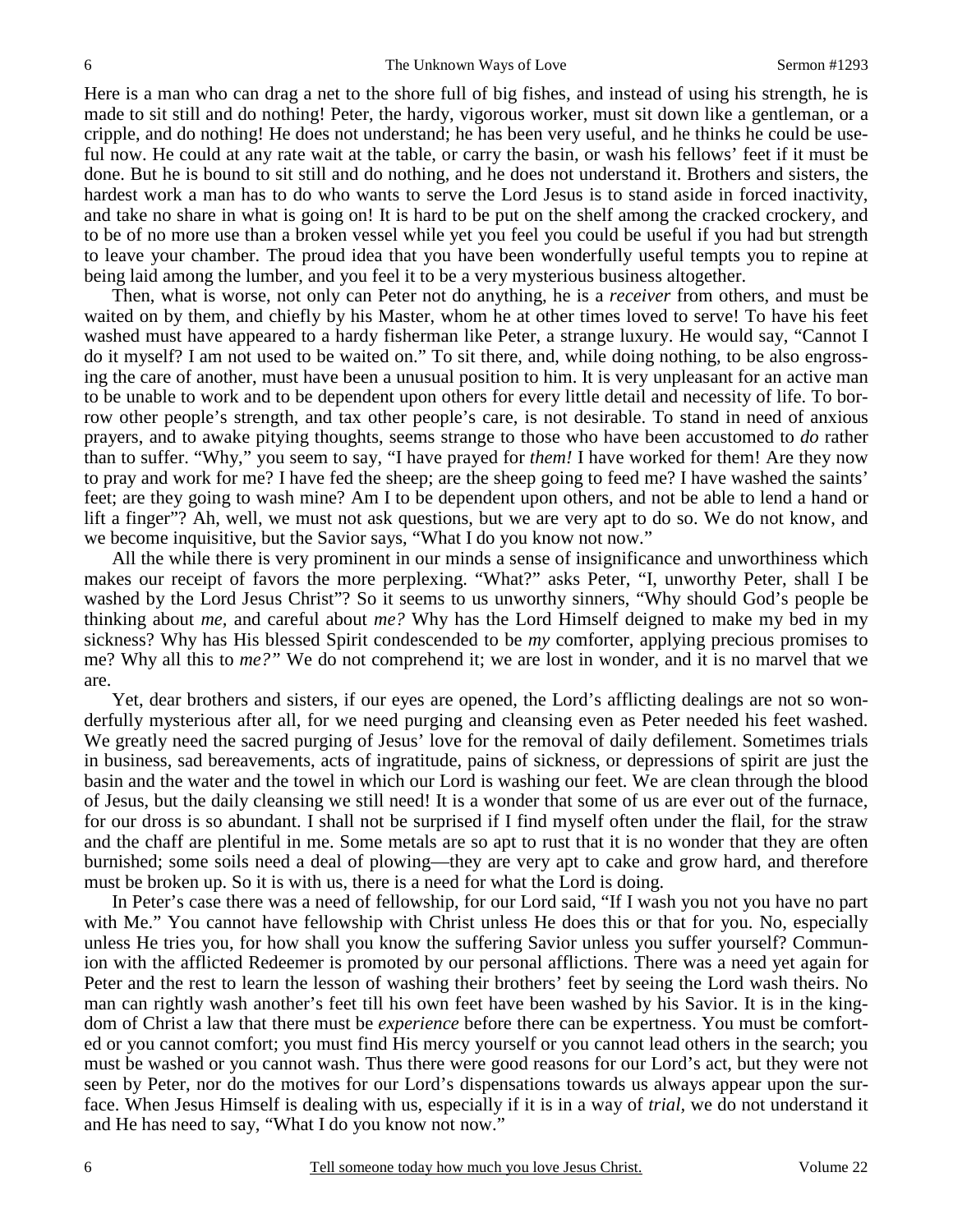**V.** Our last thought for the present is—UPON THIS POINT AND UPON MANY OTHERS WE SHALL ONE DAY BE INFORMED. "What I do you know not now, *but you shall know hereafter."* That "hereafter" may be very soon. Peter knew within a few minutes what Jesus meant, for He said to him, "Know you what I have done unto you? If I your Lord and Master have washed your feet, you ought also to wash one another's feet." Thus the light was not long in breaking. Why are you in such a hurry when you are in trouble to begin spelling out an *evil* reason for God's dealings, when, if you will but wait you shall know the right reason in a short time? A child is in an ill temper because there has been a rule made by the father and not explained, and so it sits down and sulks, and thinks of some unkind, ungenerous motive on the father's part. In a minute or two after it understands it all, and has to eat its own words, it confesses, "How bad of me to impute such unkindness to my dear loving father who is always seeking my good." If you will get reasoning in haste about your Lord's dispensations, you will have to take all your reasoning back, and you will have to afflict your soul for being so hasty; therefore wait awhile, for "you shall know hereafter," and that "hereafter" may be very near.

 Peter understood his Master's washing his feet better after his sad fall and threefold denial. I should not wonder that when the Lord turned and looked upon Peter, and he went out and wept bitterly, the penitent disciple said to himself, "Now I begin to see why my Lord washed my feet." When he perceived how badly he needed washing, he would prize the token which his Lord had given him. He saw his own frailties and imperfections as he had not seen them before, for he had said, "Though all men should be offended, yet will I never be offended," but after his sad denial he knew himself to be as apt to err as the rest of the brothers. At a certain point of your experience you will possibly discover the explanation of your present adversity. After the Lord had met with Peter at the sea and had said to him, "Feed My sheep," and "Feed My lambs," another method of explanation was open to him. When Peter began to be a pastor and to deal with the souls of others, he would clearly see why his Master washed his feet, for he would find that he had much to do of the same kind of service. Often does our work *for* Jesus unfold the work *of* Jesus, and we know our Lord by being called to follow in His footsteps.

 Yonder in heaven, best of all, Peter understands why the Master washed his feet, and surely sometimes Peter must inwardly smile to think of what he once thought and said. Peter sings amid the heavenly throng, "Unto Him that loved us and washed us from our sins in His own blood," and then he thinks to himself, "In my folly in the days of my flesh I said to Him, 'You shall never wash my feet.' I loved Him when I said it, but what monstrous folly lay in my speech!" Ah, he understands it now, and we shall understand as he does soon! All things will be clear when we once pass into the region of light. I anticipate the blessed confidences of heaven! How blessed will be those familiar revelations of mysteries so long obscure! What sweet communications there will be between God and His people in the world to come! I look forward to the time when we shall see the knots untied, and the riddles all explained—then shall we see the good of apparent evil, and the life which lay in the bosom of death. Could we hear the stories of pilgrims who have reached home they would run like this—"I was traveling a pleasant road, blessing God for so delightful a pilgrimage, but suddenly a huge rock fell across my path, and I had with regret to turn back and traverse a more rugged road. I never understood why until I came home to heaven and now He tells me, 'Child, there was a precipice but a little way in front, and you would have been dashed to pieces, and therefore I blocked up your way.'" Another who has reached the desired haven will tell us, "The vessel in which I sailed was wrecked; she struck upon a rock, and on a broken fragment of her timbers I swam to shore. I could never comprehend the reason for this calamity till now. Now I learn that the ship was being steered by evil hands to a shore where I would have been made a slave and kept in lifelong captivity, and there was no way of deliverance but by dashing the boat to shivers, and landing her passengers where they would be free."

 Brothers and sisters, you will, probably, bless God in heaven more for your sorrows than your joys! When you once ascend the celestial hills you will see that the best blessings came to you in the roughest garments; your pearls were found in oyster shells, and your jewels were brought out of Egypt. Sickness, trial, adversity, bereavement, and pain have been more truly angels of God to you than your wealth, your health, your strength, your comfort—infinitely more so than your laughter and your ease! O brothers and sisters, we shall know hereafter. Well, as we shall know hereafter, we may leave the knowing till then, and give all our attention now to obeying and trusting!